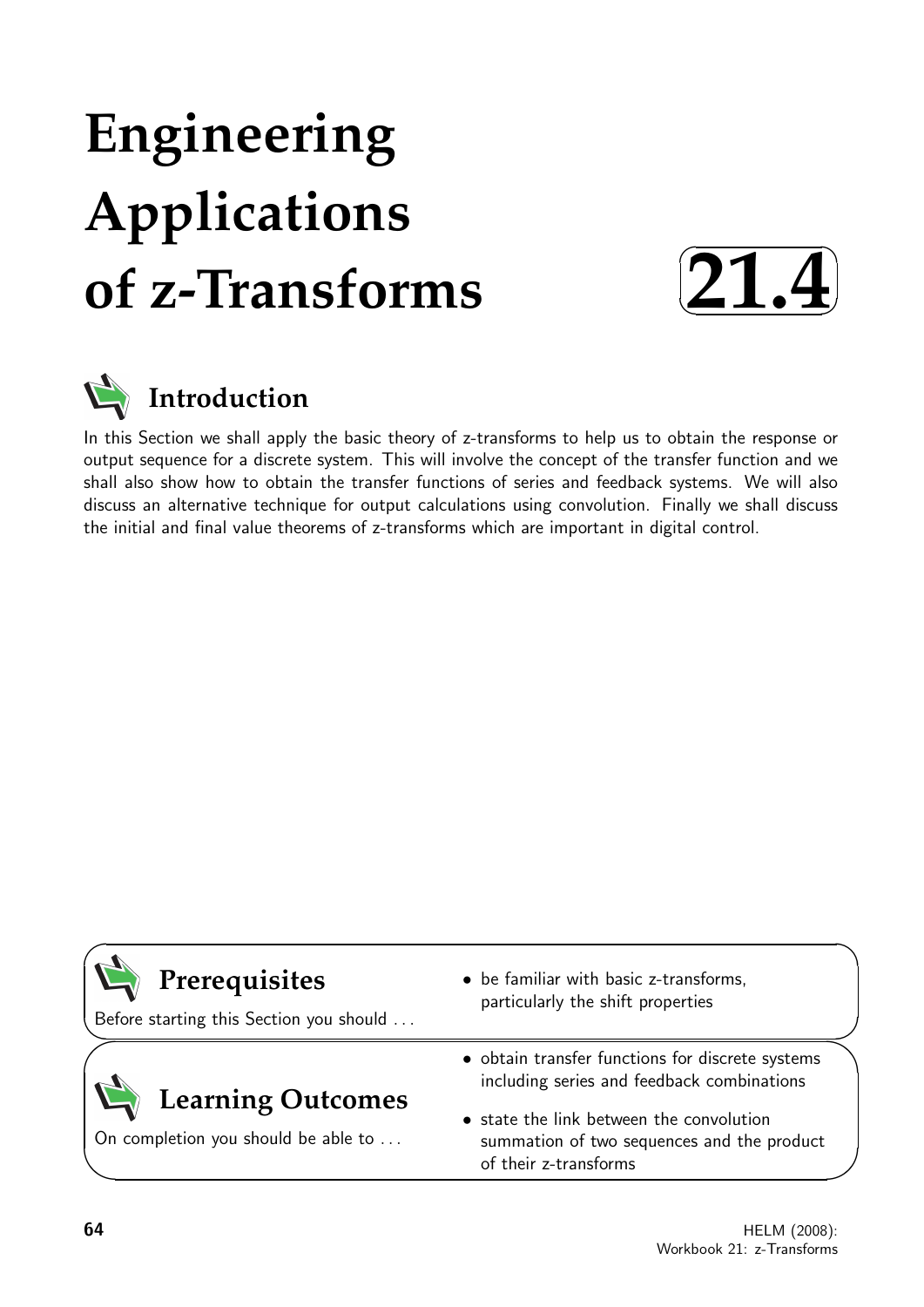## **1. Applications of z-transforms**

#### **Transfer (or system) function**

Consider a first order linear constant coefficient difference equation

 $y_n + a y_{n-1} = bx_n$   $n = 0, 1, 2, \ldots$  (1)

where  $\{x_n\}$  is a given sequence. Assume an initial condition  $y_{-1}$  is given.



Take the z-transform of (1), insert the initial condition and obtain  $Y(z)$  in terms of  $X(z)$ .

#### Your solution

#### Answer

Using the right shift theorem

$$
Y(z) + a(z^{-1}Y(z) + y_{-1}) = b X(z)
$$

where  $X(z)$  is the z-transform of the given or **input** sequence  $\{x_n\}$  and  $Y(z)$  is the z-transform of the **response** or **output** sequence  $\{y_n\}$ .

Solving for  $Y(z)$ 

$$
Y(z)(1 + az^{-1}) = bX(z) - ay_{-1}
$$

so

$$
Y(z) = \frac{bX(z)}{1 + az^{-1}} - \frac{ay_{-1}}{1 + az^{-1}}
$$
\n<sup>(2)</sup>

The form of (2) shows us clearly that  $Y(z)$  is made up of two components,  $Y_1(z)$  and  $Y_2(z)$  say, where

(i)  $Y_1(z) = \frac{bX(z)}{1 + az^{-1}}$  which depends on the input  $X(z)$ (ii)  $Y_2(z) = \frac{-ay_{-1}}{1 + az^{-1}}$  which depends on the initial condition  $y_{-1}$ .

HELM (2008): Section 21.4: Engineering Applications of z-Transforms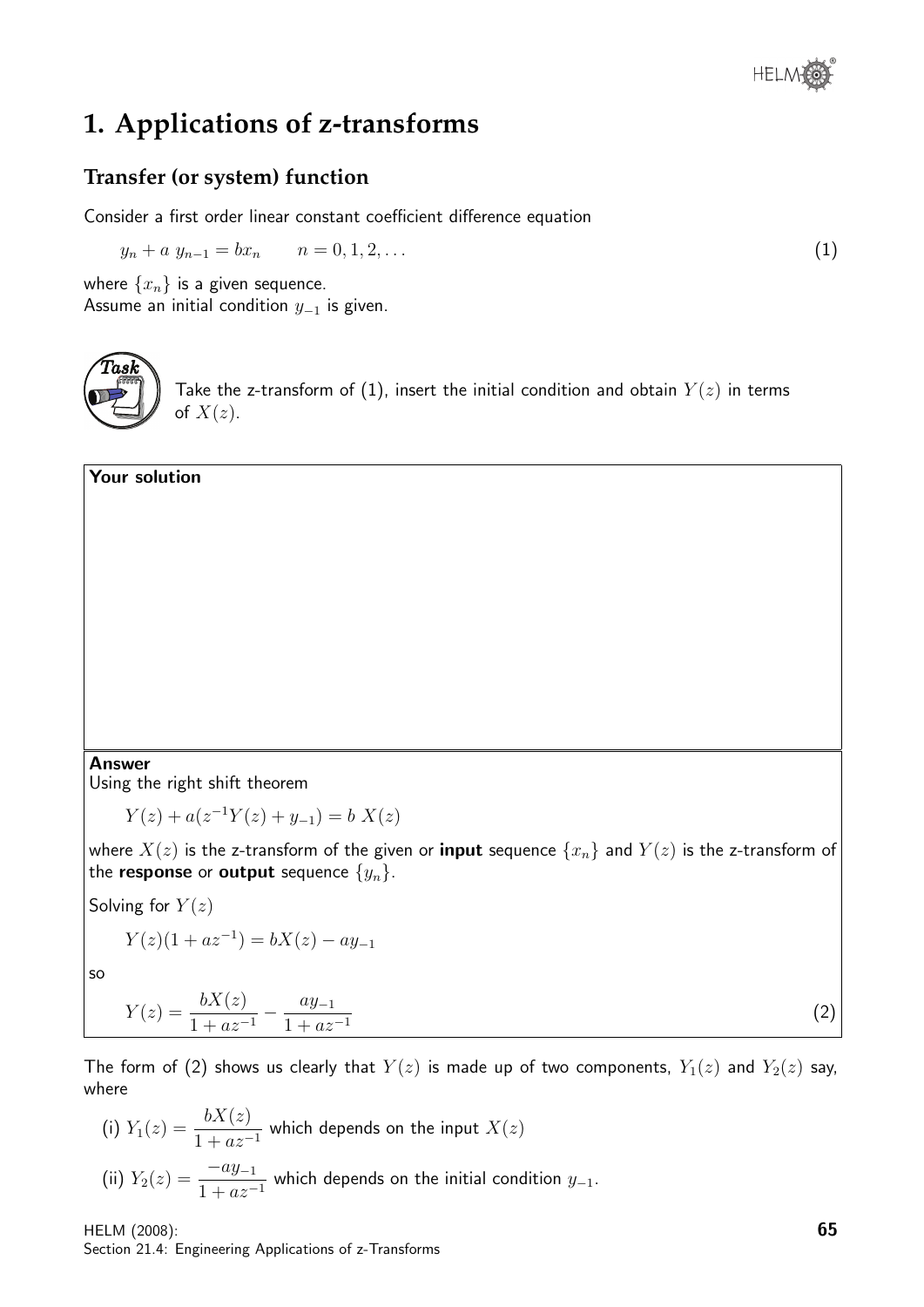Clearly, from (2), if  $y_{-1} = 0$  (zero initial condition) then

$$
Y(z) = Y_1(z)
$$

and hence the term **zero-state response** is sometimes used for  $Y_1(z)$ . Similarly if  $\{x_n\}$  and hence  $X(z) = 0$  (zero input)

$$
Y(z) = Y_2(z)
$$

and hence the term **zero-input** response can be used for  $Y_2(z)$ .

In engineering the difference equation  $(1)$  is regarded as modelling a system or more specifically a linear discrete time-invariant system. The terms linear and time-invariant arise because the difference equation (1) is linear and has constant coefficients i.e. the coefficients do not involve the index  $n$ . The term 'discrete' is used because sequences of numbers, not continuous quantities, are involved. As noted above, the given sequence  $\{x_n\}$  is considered to be the input sequence and  $\{y_n\}$ , the solution to (1), is regarded as the output sequence.



Figure 8

A more precise block diagram representation of a system can be easily drawn since only two operations are involved:

- 1. Multiplying the terms of a sequence by a constant.
- 2. Shifting to the right, or delaying, the terms of the sequence.

A system which consists of a single multiplier is denoted as shown by a triangular symbol:





As we have seen earlier in this workbook a system which consists of only a single delay unit is represented symbolically as follows



Figure 10

The system represented by the difference equation (1) consists of two multipliers and one delay unit. Because (1) can be written

$$
y_n = bx_n - ay_{n-1}
$$

a symbolic representation of (1) is as shown in Figure 11.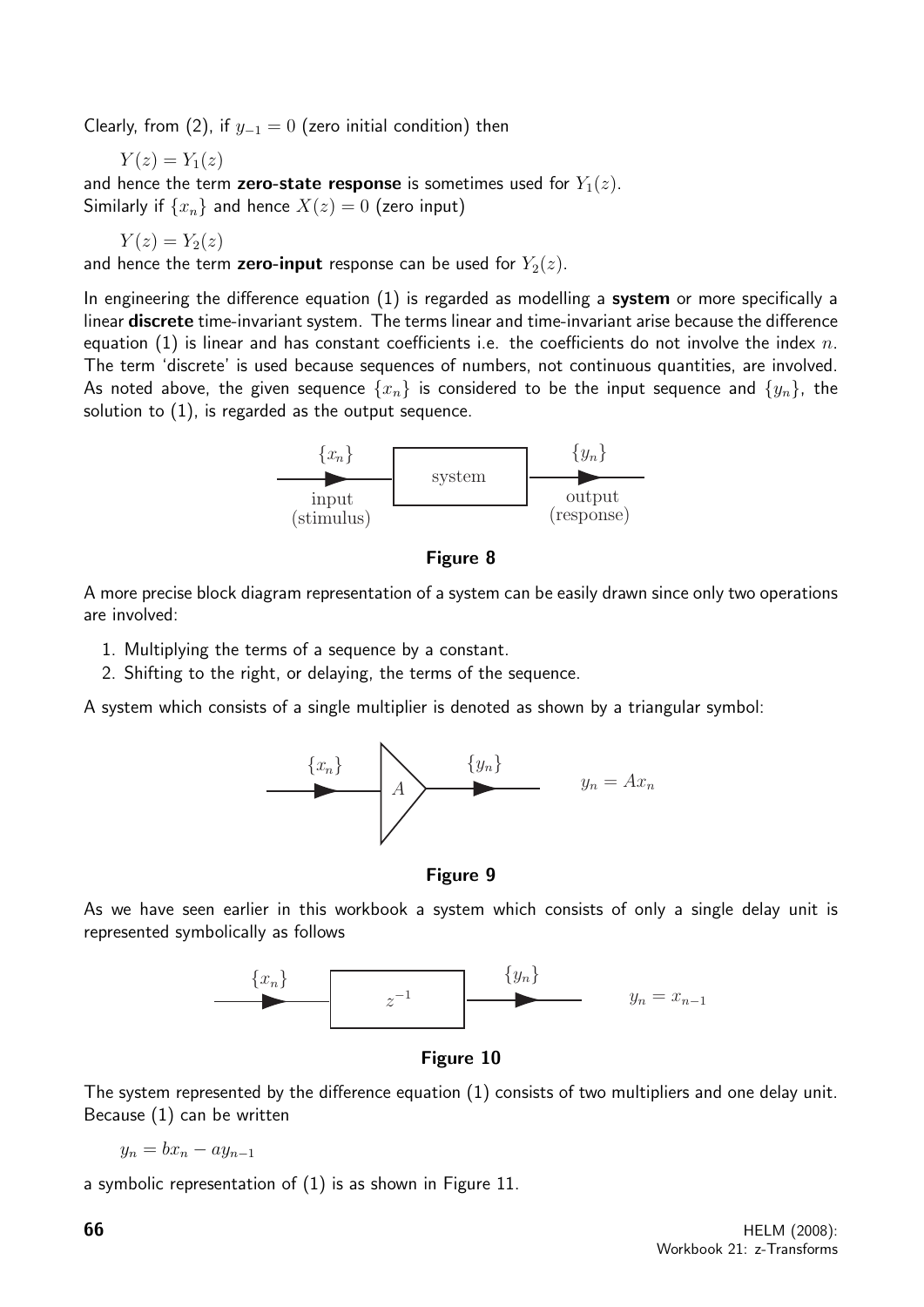

Figure 11

The circle symbol denotes an adder or summation unit whose output is the sum of the two (or more) sequences that are input to it.

We will now concentrate upon the zero state response of the system i.e. we will assume that the initial condition  $y_{-1}$  is zero.

Thus, using (2),

 $Y(z) = \frac{bX(z)}{1+z}$  $1 + az^{-1}$ 

so

$$
\frac{Y(z)}{X(z)} = \frac{b}{1 + az^{-1}}
$$
\n(3)

The quantity  $\frac{Y(z)}{Y(z)}$  $X(z)$ , the ratio of the output z-transform to the input z-transform, is called the transfer function of the discrete system. It is often denoted by  $H(z)$ .



The transfer function  $H(z)$  of a discrete system is defined by

$$
H(z) = \frac{Y(z)}{X(z)} = \frac{z\text{-transform of output sequence}}{z\text{-transform of input sequence}}
$$

when the initial conditions are zero.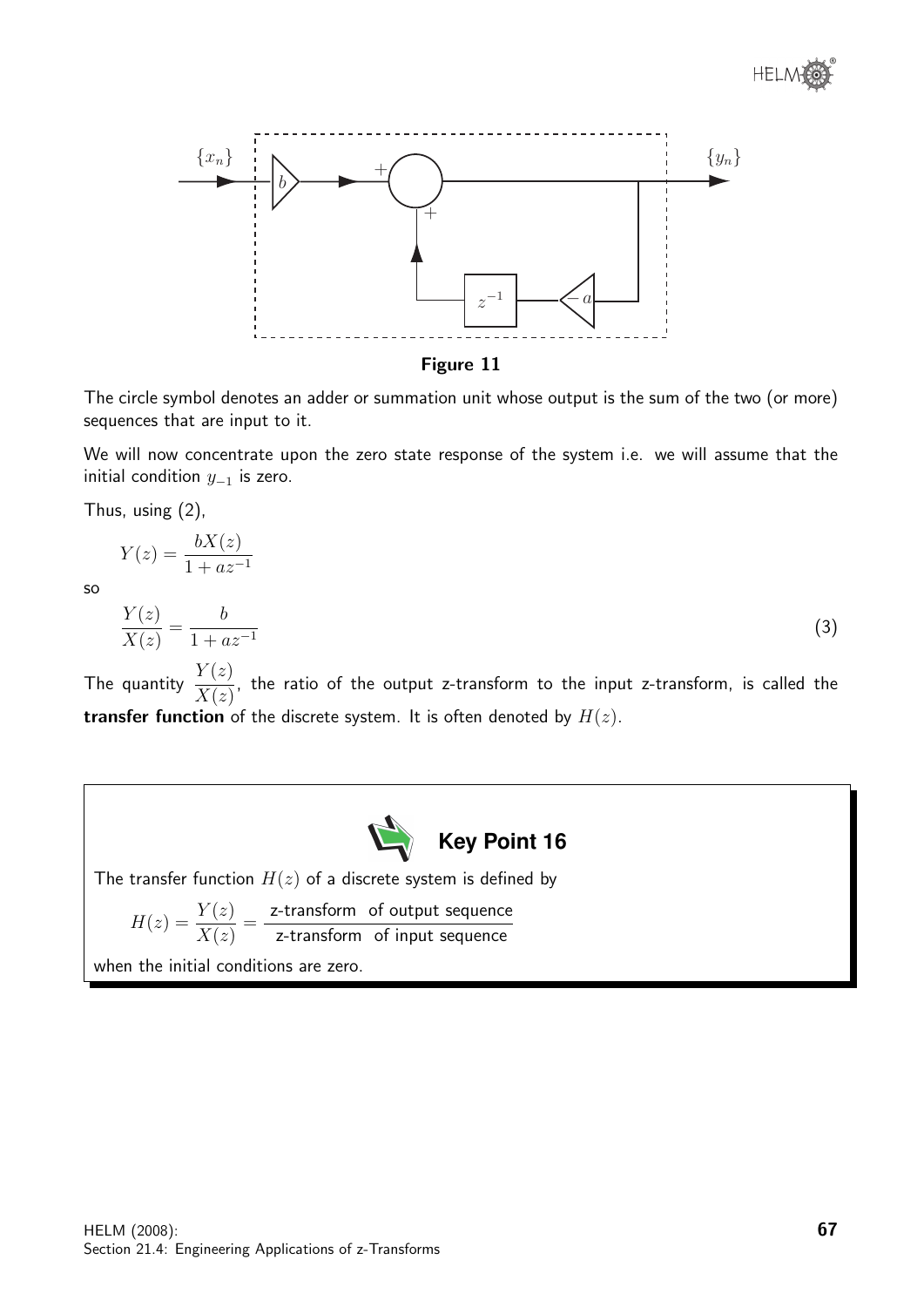

- (a) Write down the transfer function  $H(z)$  of the system represented by  $(1)$ 
	- (i) using negative powers of  $z$
	- (ii) using positive powers of  $z$ .
- (b) Write down the inverse z-transform of  $H(z)$ .

Your solution Answer (a) From (3) (i)  $H(z) = \frac{b}{1+z}$  $1 + az^{-1}$ (ii)  $H(z) = \frac{bz}{z}$  $z + a$ (b) Referring to the Table of z-transforms at the end of the Workbook:  ${h_n} = b(-a)^n$   $n = 0, 1, 2, ...$ 

We can represent any discrete system as follows



#### Figure 12

From the definition of the transfer function it follows that

 $Y(z) = X(z)H(z)$  (at zero initial conditions).

The corresponding relation between  $\{y_n\}$ ,  $\{x_n\}$  and the inverse z-transform  $\{h_n\}$  of the transfer function will be discussed later; it is called a convolution summation.

The significance of  $\{h_n\}$  is readily obtained.

Suppose  $\{x_n\} =$  $\int 1 \quad n=0$ 0  $n = 1, 2, 3, \ldots$ 

i.e.  $\{x_n\}$  is the unit impulse sequence that is normally denoted by  $\delta_n$ . Hence, in this case,

$$
X(z) = Z\{\delta_n\} = 1 \quad \text{so} \quad Y(z) = H(z) \quad \text{and} \quad \{y_n\} = \{h_n\}
$$

In words:  $\{h_n\}$  is the response or output of a system where the input is the unit impulse sequence  $\{\delta_n\}$ . Hence  $\{h_n\}$  is called the **unit impulse response** of the system.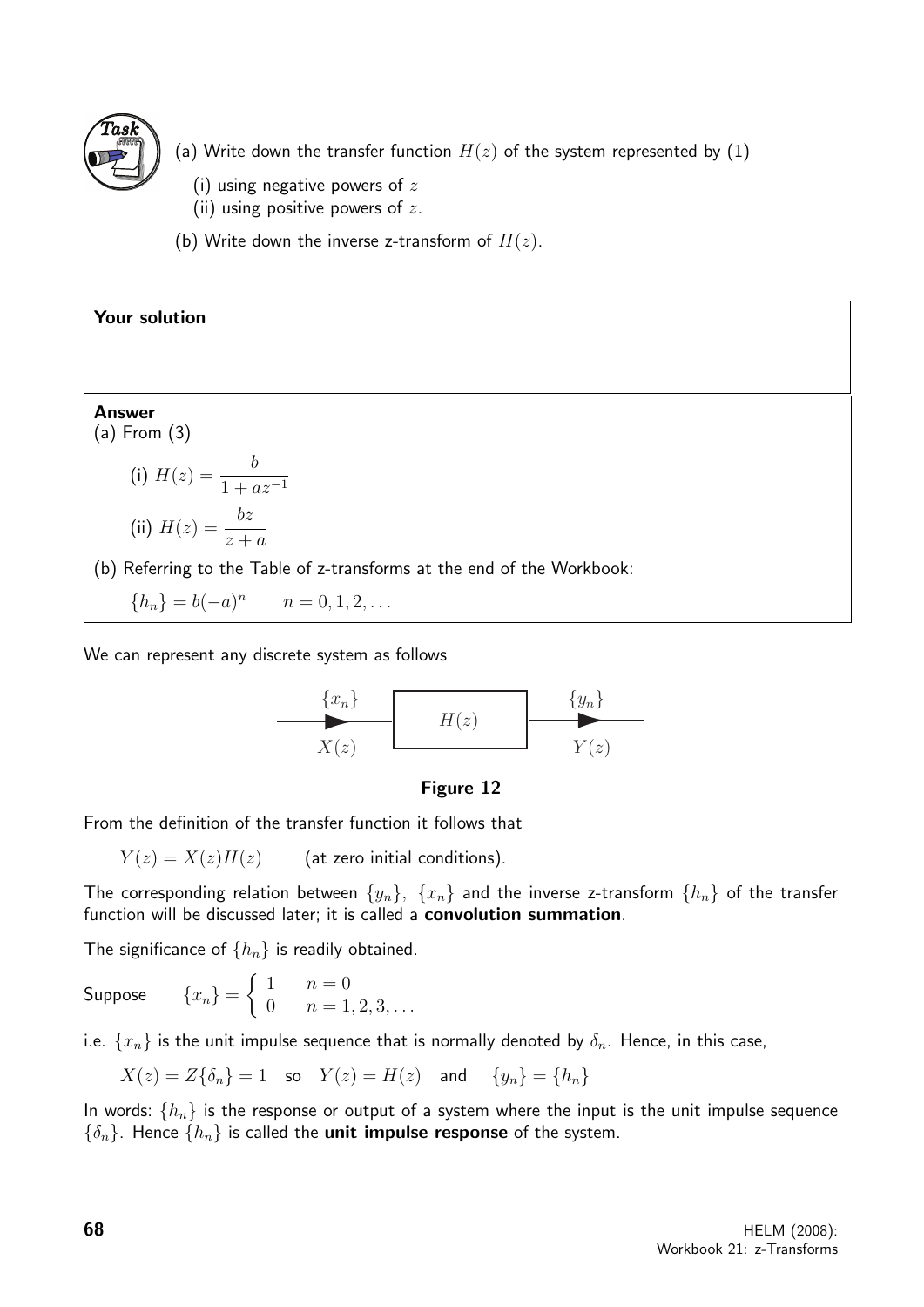



For a linear, time invariant discrete system, the unit impulse response and the system transfer function are a z-transform pair:

 $H(z) = \mathbb{Z}\{h_n\}$   $\{h_n\} = \mathbb{Z}^{-1}\{H(z)\}\$ 

It follows from the previous Task that for the first order system (1)

 $H(z) = \frac{b}{1+z}$  $\frac{6}{1 + az^{-1}} =$ bz  $z + a$ is the transfer function and  ${h_n} = {b(-a)^n}$  is the unit impulse response sequence.



Write down the transfer function of

(a) a single multiplier unit (b) a single delay unit.

#### Your solution

#### Answer

(a)  $\{y_n\} = \{A \ x_n\}$  if the multiplying factor is  $A$ 

∴ using the linearity property of z-transform

$$
Y(z) = AX(z)
$$

so 
$$
H(z) = \frac{Y(z)}{X(z)} = A
$$
 is the required transfer function.

\n- (b) 
$$
\{y_n\} = \{x_{n-1}\}
$$
\n- so  $Y(z) = z^{-1}X(z)$  (remembering that initial conditions are zero)  $\therefore H(z) = z^{-1}$  is the transfer function of the single delay unit.
\n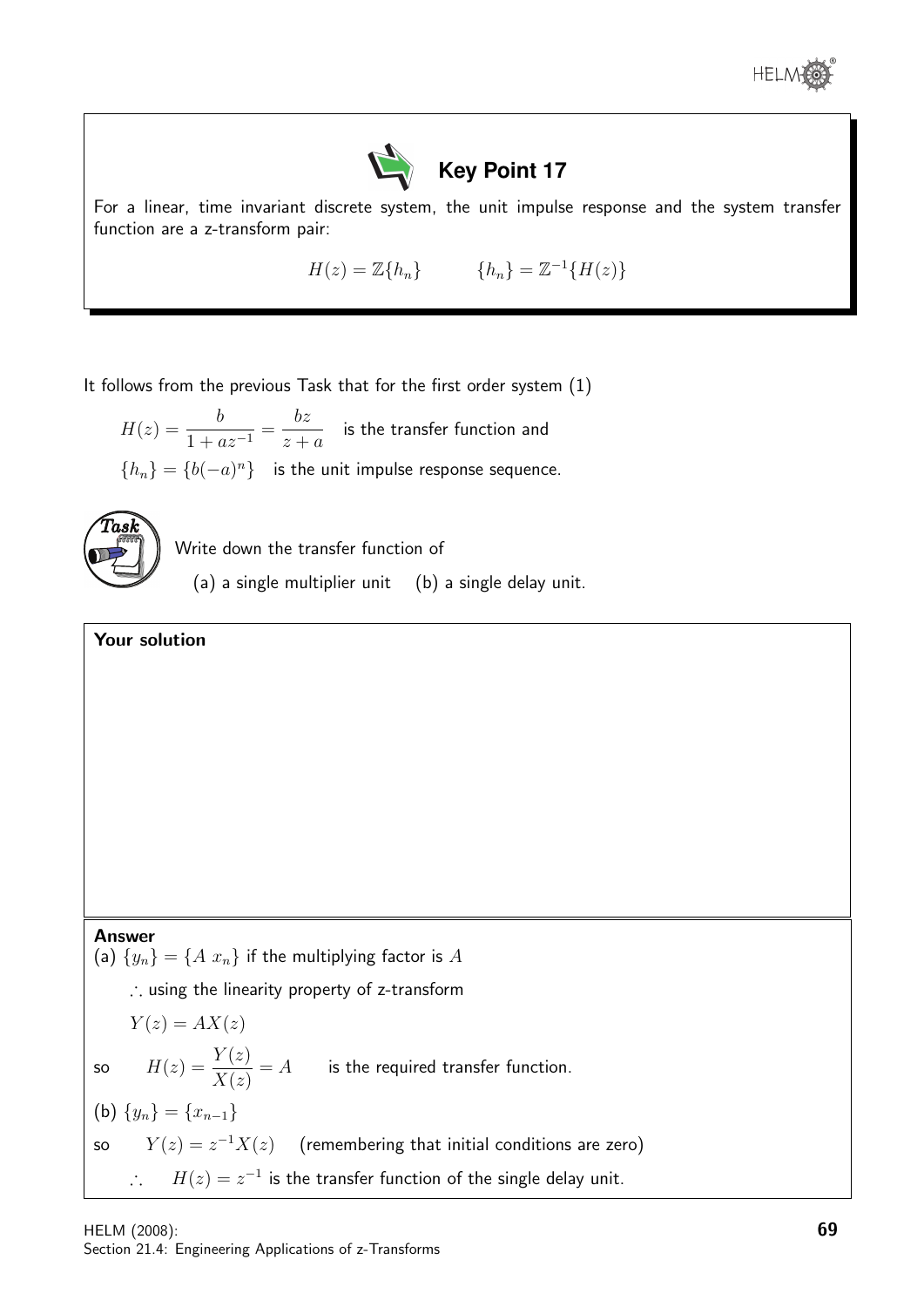

Obtain the transfer function of the system.

$$
y_n + a_1 y_{n-1} = b_0 x_n + b_1 x_{n-1} \qquad n = 0, 1, 2, \dots
$$

where  $\{x_n\}$  is a known sequence with  $x_n = 0$  for  $n = -1, -2, \ldots$ . [Remember that the transfer function is only defined at zero initial condition i.e. assume  $y_{-1} = 0$  also.]

#### Your solution

Answer

Taking z-transforms

$$
Y(z) + a_1 z^{-1} Y(z) = b_0 X(z) + b_1 z^{-1} X(z)
$$
  
\n
$$
Y(z)(1 + a_1 z^{-1}) = (b_0 + b_1 z^{-1}) X(z)
$$

so the transfer function is

$$
H(z) = \frac{Y(z)}{X(z)} = \frac{b_0 + b_1 z^{-1}}{1 + a_1 z^{-1}} = \frac{b_0 z + b_1}{z + a_1}
$$

#### **Second order systems**

Consider the system whose difference equation is

 $y_n + a_1 y_{n-1} + a_2 y_{n-2} = b x_n$   $n = 0, 1, 2, ...$  (4)

where the input sequence  $x_n = 0$ ,  $n = -1, -2, \ldots$ 

In exactly the same way as for first order systems it is easy to show that the system response has a z-transform with two components.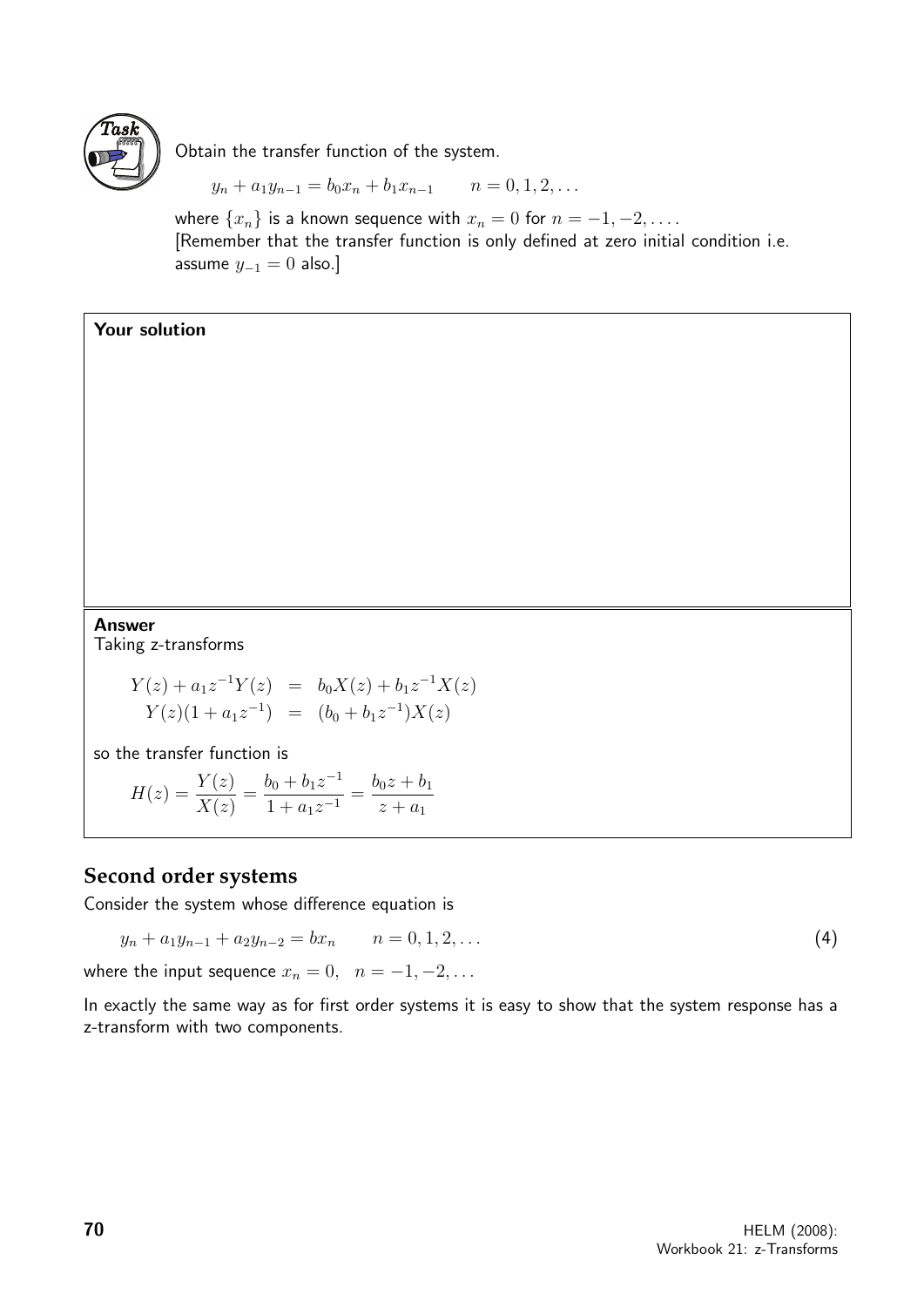



Take the z-transform of (4), assuming given initial values  $y_{-1}$ ,  $y_{-2}$ . Show that  $Y(z)$  has two components. Obtain the transfer function of the system (4).

# Your solution Answer From (4)  $Y(z) + a_1(z^{-1}Y(z) + y_{-1}) + a_2(z^{-2}Y(z) + z^{-1}y_{-1} + y_{-2}) = bX(z)$  $Y(z)(1 + a_1z^{-1} + a_2z^{-2}) + a_1y_{-1} + a_2z^{-1}y_{-1} + a_2y_{-2} = bX(z)$ ∴  $Y(z) = \frac{bX(z)}{1+z}$  $\frac{bX(z)}{1 + a_1z^{-1} + a_2z^{-2}} - \frac{(a_1y_{-1} + a_2z^{-1}y_{-1} + a_2y_{-2})}{1 + a_1z^{-1} + a_2z^{-2}}$  $\frac{1}{1 + a_1 z^{-1} + a_2 z^{-2}} = Y_1(z) + Y_2(z)$  say. At zero initial conditions,  $Y(z) = Y_1(z)$  so the transfer function is

$$
H(z) = \frac{b}{1 + a_1 z^{-1} + a_2 z^{-2}} = \frac{bz^2}{z^2 + a_1 z + a_2}.
$$

#### Example

Obtain (i) the unit impulse response (ii) the unit step response of the system specified by the second order difference equation

$$
y_n - \frac{3}{4}y_{n-1} + \frac{1}{8}y_{n-2} = x_n \tag{5}
$$

Note that both these responses refer to the case of zero initial conditions. Hence it is convenient to first obtain the transfer function  $H(z)$  of the system and then use the relation  $Y(z) = X(z)H(z)$  in each case.

We write down the transfer function of  $(5)$ , using positive powers of z. Taking the z-transform of (5) at zero initial conditions we obtain

$$
Y(z) - \frac{3}{4}z^{-1}Y(z) + \frac{1}{8}z^{-2}Y(z) = X(z)
$$
  
\n
$$
Y(z) \left(1 - \frac{3}{4}z^{-1} + \frac{1}{8}z^{-2}\right) = X(z)
$$
  
\n
$$
\therefore H(z) = \frac{Y(z)}{X(z)} = \frac{z^2}{z^2 - \frac{3}{4}z + \frac{1}{8}} = \frac{z^2}{(z - \frac{1}{2})(z - \frac{1}{4})}
$$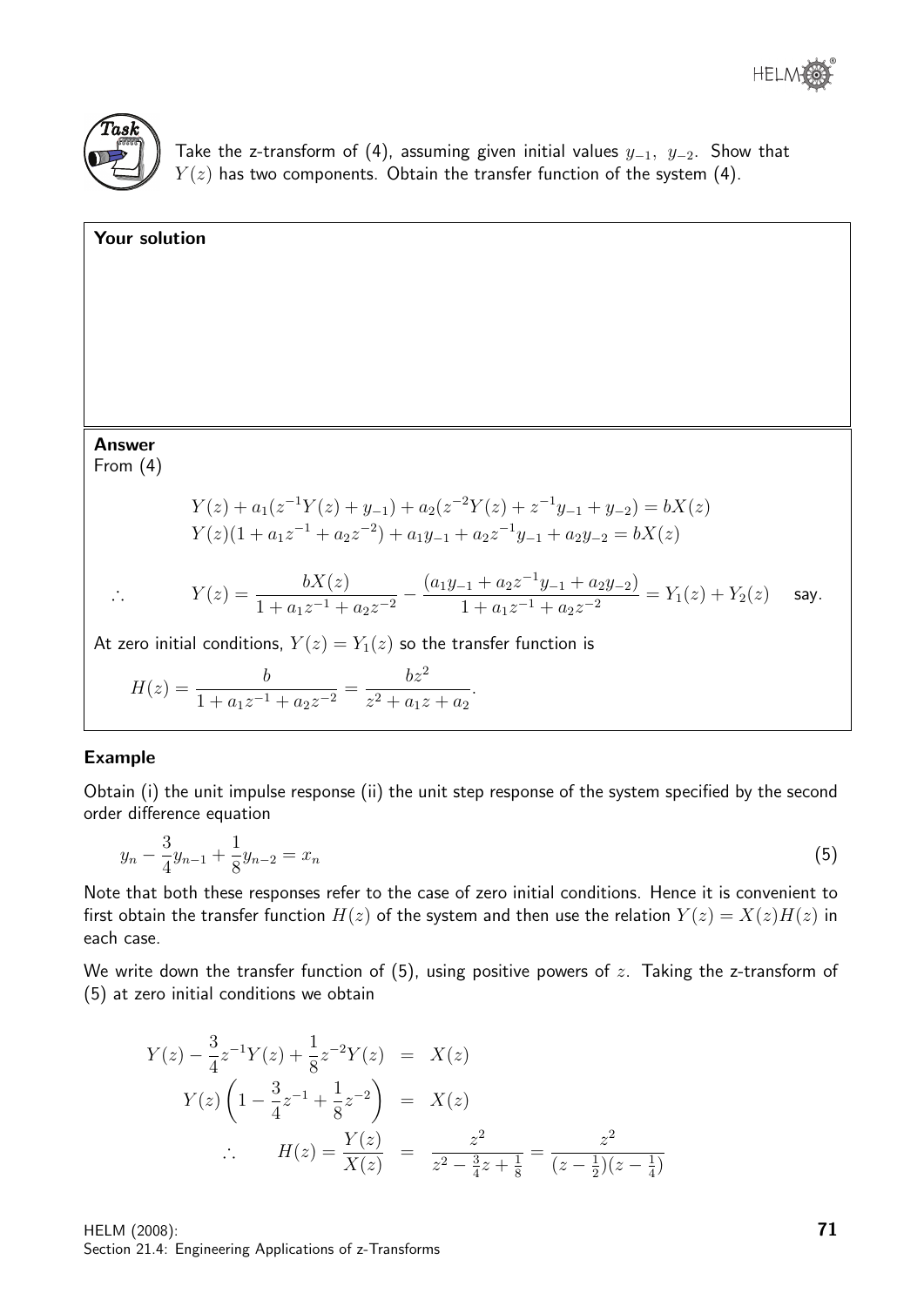We now complete the problem for inputs (i)  $x_n = \delta_n$  (ii)  $x_n = u_n$ , the unit step sequence, using partial fractions.

$$
H(z) = \frac{z^2}{\left(z - \frac{1}{2}\right)\left(z - \frac{1}{4}\right)} = \frac{2z}{z - \frac{1}{2}} - \frac{z}{z - \frac{1}{4}}
$$

(i) With  $x_n = \delta_n$  so  $X(z) = 1$  the response is, as we saw earlier,

$$
Y(z)=H(z)
$$

so  $y_n = h_n$ 

where  $h_n = \mathbb{Z}^{-1}H(z) = 2\times\left(\frac{1}{2}\right)$ 2  $\setminus^n$ −  $\sqrt{1}$ 4  $\setminus^n$  $n = 0, 1, 2, \ldots$ 

(ii) The z-transform of the unit step is  $\stackrel{z}{-}$  $z - 1$ so the unit step response has z-transform

$$
Y(z) = \frac{z^2}{\left(z - \frac{1}{2}\right)\left(z - \frac{1}{4}\right)} \frac{z}{\left(z - 1\right)}
$$
  
= 
$$
-\frac{2z}{z - \frac{1}{2}} + \frac{\frac{1}{3}z}{z - \frac{1}{4}} + \frac{\frac{8}{3}z}{z - 1}
$$

Hence, taking inverse z-transforms, the unit step response of the system is

$$
y_n = (-2) \times \left(\frac{1}{2}\right)^n + \frac{1}{3} \times \left(\frac{1}{4}\right)^n + \frac{8}{3}
$$
  $n = 0, 1, 2, ...$ 

Notice carefully the form of this unit step response - the first two terms decrease as  $n$  increases and are called transients. Thus

$$
y_n \to \frac{8}{3} \quad \text{as} \quad n \to \infty
$$

and the term  $\frac{8}{9}$ 3 is referred to as the steady state part of the unit step response.

#### **Combinations of systems**

The concept of transfer function enables us to readily analyse combinations of discrete systems.

#### Series combination

Suppose we have two systems  $S_1$  and  $S_2$  with transfer functions  $H_1(z)$ ,  $H_2(z)$  in series with each other. i.e. the output from  $S_1$  is the input to  $S_2$ .



Figure 13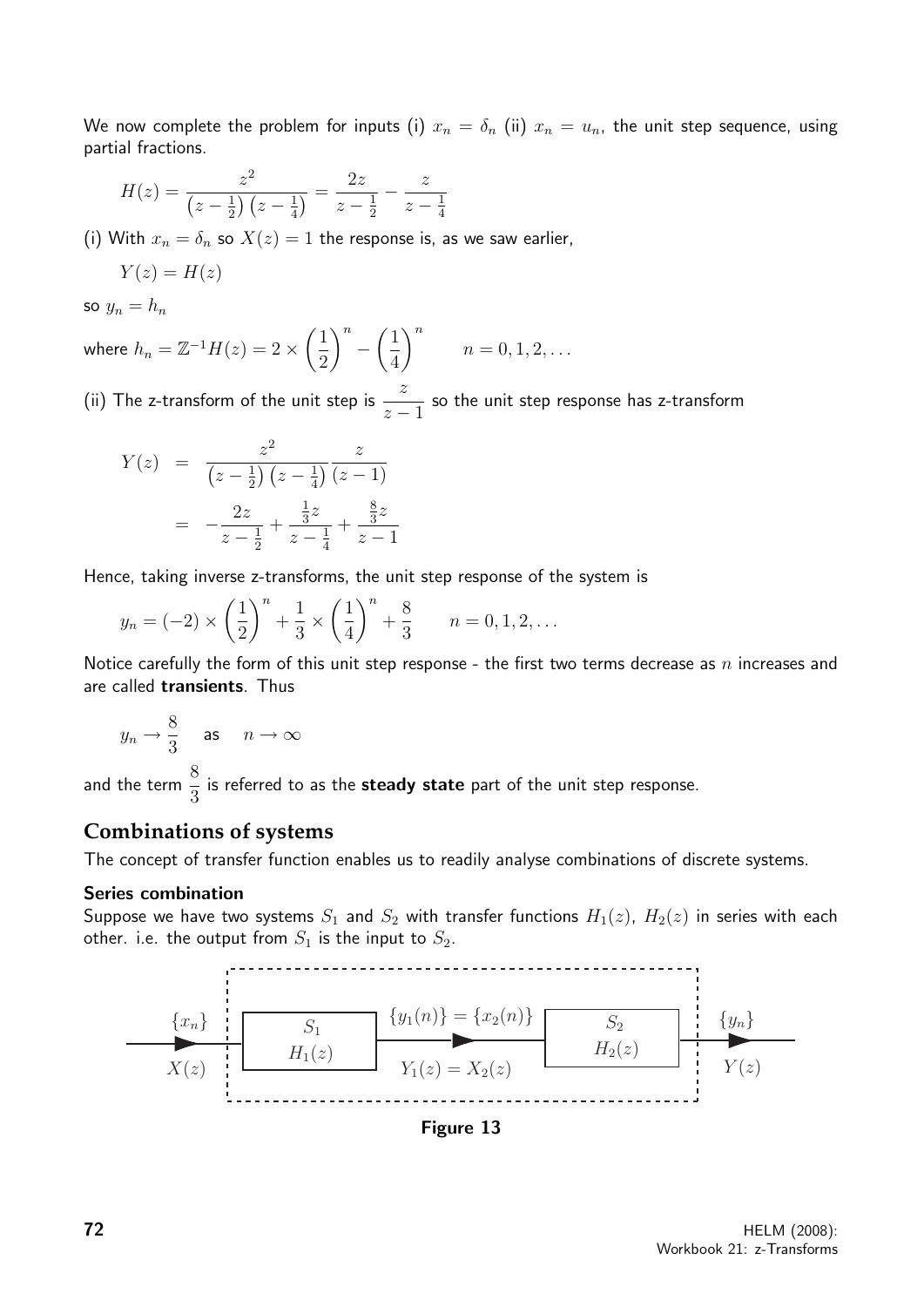

Clearly, at zero initial conditions,

$$
Y_1(z) = H_1(z)X(z)
$$
  
\n
$$
Y(z) = H_2(z)X_2(z)
$$
  
\n
$$
= H_2(z)Y_1(z)
$$
  
\n
$$
\therefore Y(z) = H_2(z)H_1(z)X(z)
$$

so the ratio of the final output transform to the input transform is

$$
\frac{Y(z)}{X(z)} = H_2(z) \ H_1(z) \tag{6}
$$

i.e. the series system shown above is equivalent to a single system with transfer function  $H_2(z)$   $H_1(z)$ 







Obtain (a) the transfer function (b) the governing difference equation of the system obtained by connecting two first order systems  $S_1$  and  $S_2$  in series. The governing equations are:

$$
S_1: \t y_n - ay_{n-1} = bx_n
$$
  

$$
S_2: \t y_n - cy_{n-1} = dx_n
$$

(a) Begin by finding the transfer function of  $S_1$  and  $S_2$  and then use (6):

#### Your solution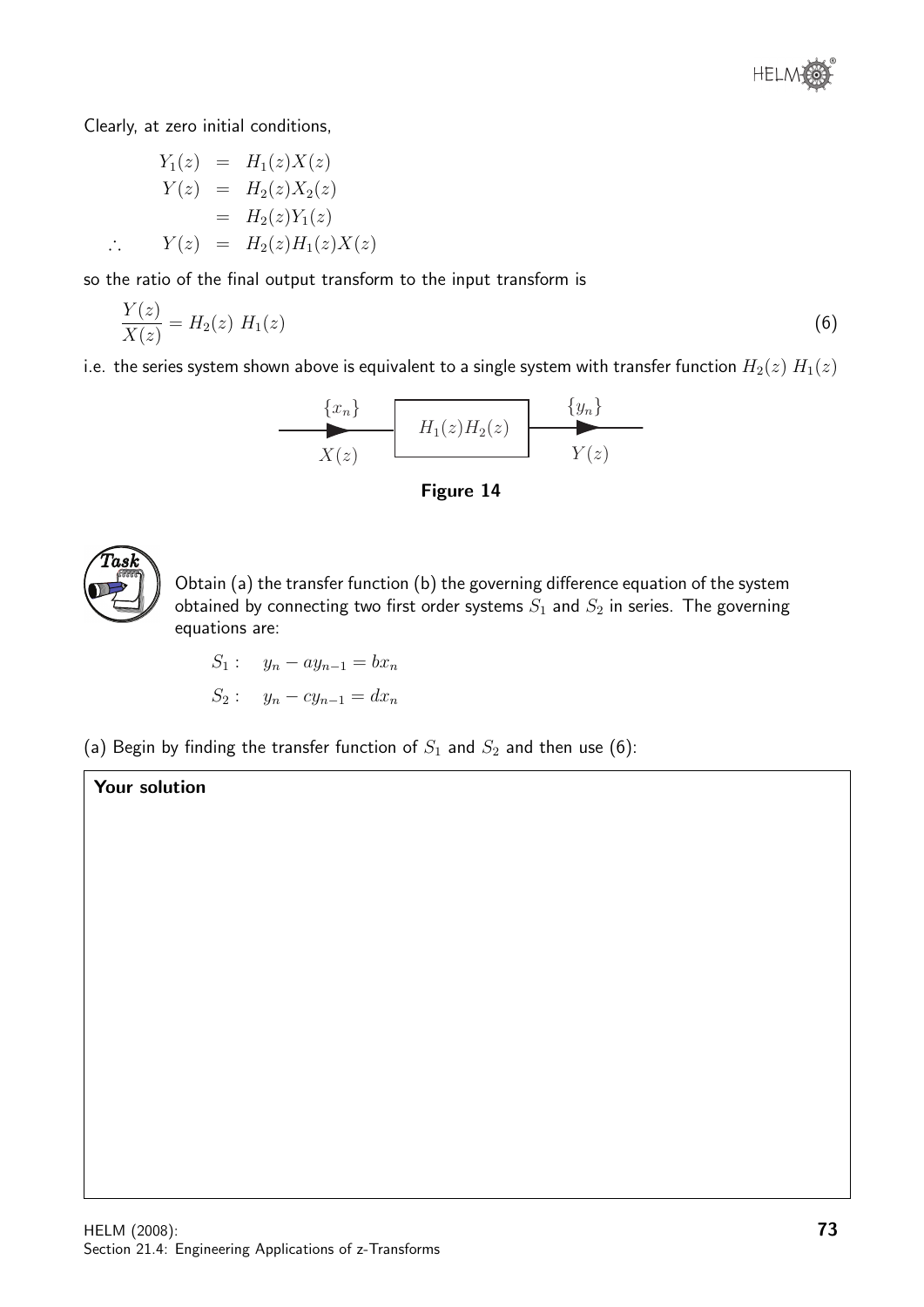Answer

$$
S_1: \t Y(z) - az^{-1}Y(z) = bX(z) \t so \t H_1(z) = \frac{b}{1 - az^{-1}}
$$
  

$$
S_2: \t H_2(z) = \frac{d}{1 - cz^{-1}}
$$

so the series arrangement has transfer function

$$
H(z) = \frac{bd}{(1 - az^{-1})(1 - cz^{-1})}
$$

$$
= \frac{bd}{1 - (a + c)z^{-1} + acz^{-2}}
$$

If  $X(z)$  and  $Y(z)$  are the input and output transforms for the series arrangement, then

$$
Y(z) = H(z) \ X(z) = \frac{bdX(z)}{1 - (a + c)z^{-1} + acz^{-2}}
$$

(b) By transfering the denominator from the right-hand side to the left-hand side and taking inverse z-transforms obtain the required difference equation of the series arrangement:

Your solution

#### Answer

We have

$$
Y(z)(1 - (a + c)z^{-1} + acz^{-2}) = bdX(z)
$$

$$
Y(z) - (a + c)z^{-1}Y(z) + acz^{-2}Y(z) = bdX(z)
$$

from which, using the right shift theorem,

 $y_n - (a + c)y_{n-1} + acy_{n-2} = bd x_n.$ 

which is the required difference equation.

You can see that the two first order systems in series have an equivalent second order system.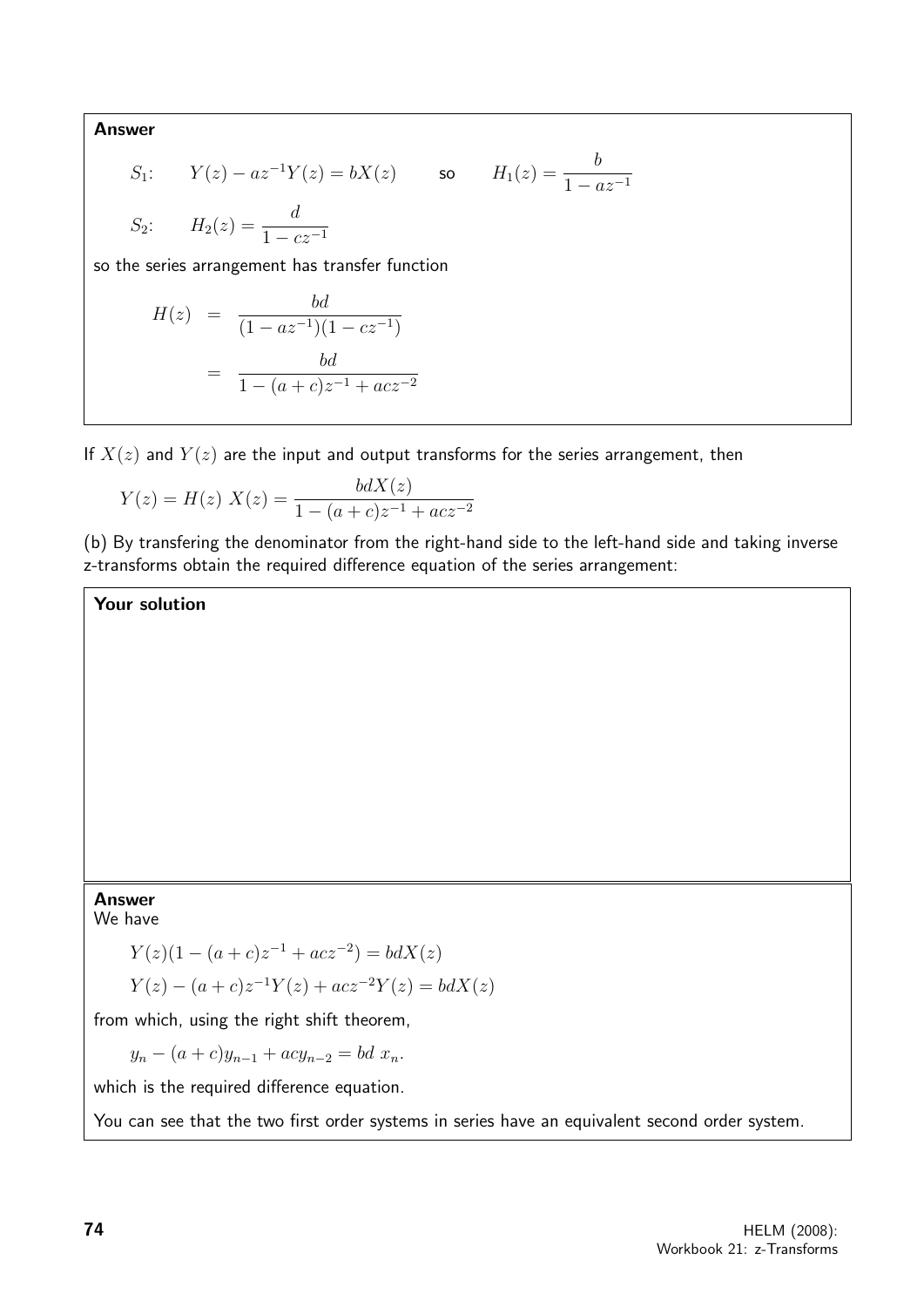

#### Feedback combination



Figure 15

For the above negative feedback arrangement of two discrete systems with transfer functions  $H_1(z)$ ,  $H_2(z)$  we have, at zero initial conditions,

 $Y(z) = W(z)H_1(z)$  where  $W(z) = X(z) - H_2(z)Y(z)$ 



Eliminate  $W(z)$  and hence obtain the transfer function of the feedback system.

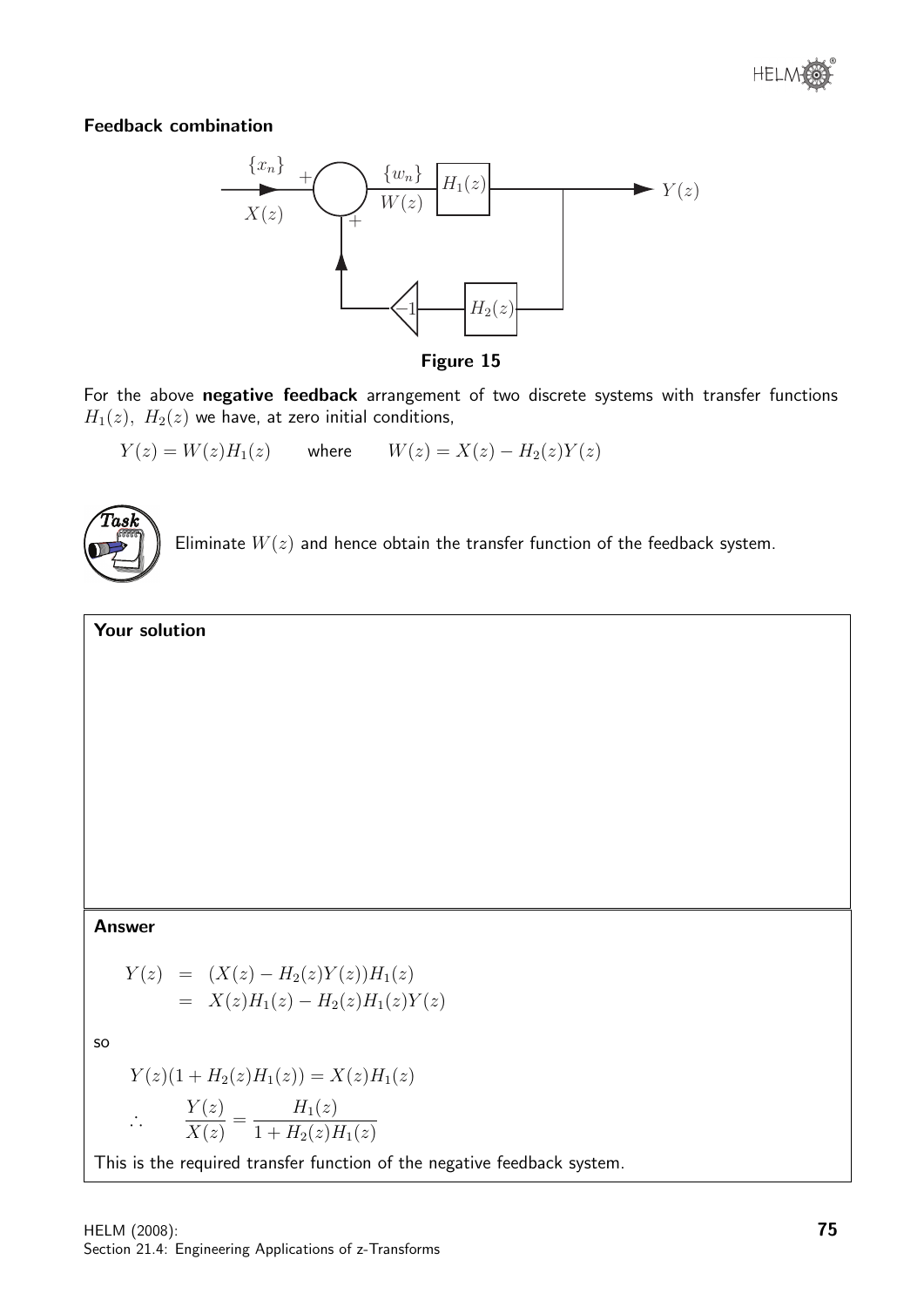### **2. Convolution and z-transforms**

Consider a discrete system with transfer function  $H(z)$ 





We know, from the definition of the transfer function that at zero initial conditions

$$
Y(z) = X(z)H(z) \tag{7}
$$

We now investigate the corresponding relation between the input sequence  $\{x_n\}$  and the output sequence  $\{y_n\}$ . We have seen earlier that the system itself can be characterised by its unit impulse response  $\{h_n\}$  which is the inverse z-transform of  $H(z)$ .

We are thus seeking the inverse z-transform of the product  $X(z)H(z)$ . We emphasize immediately that this is **not** given by the product  $\{x_n\}\{h_n\}$ , a point we also made much earlier in the workbook. We go back to basic definitions of the z-transform:

$$
Y(z) = y_0 + y_1 z^{-1} + y_2 z^{-2} + y_3 z^{-3} + \dots
$$
  
\n
$$
X(z) = x_0 + x_1 z^{-1} + x_2 z^{-2} + x_3 z^{-3} + \dots
$$
  
\n
$$
H(z) = h_0 + h_1 z^{-1} + h_2 z^{-2} + h_3 z^{-3} + \dots
$$

Hence, multiplying  $X(z)$  by  $H(z)$  we obtain, collecting the terms according to the powers of  $z^{-1}$ :

$$
x_0h_0 + (x_0h_1 + x_1h_0)z^{-1} + (x_0h_2 + x_1h_1 + x_2h_0)z^{-2} + \dots
$$



Write out the terms in  $z^{-3}$  in the product  $X(z) H(z)$  and, looking at the emerging pattern, deduce the coefficient of  $z^{-n}$ .

Your solution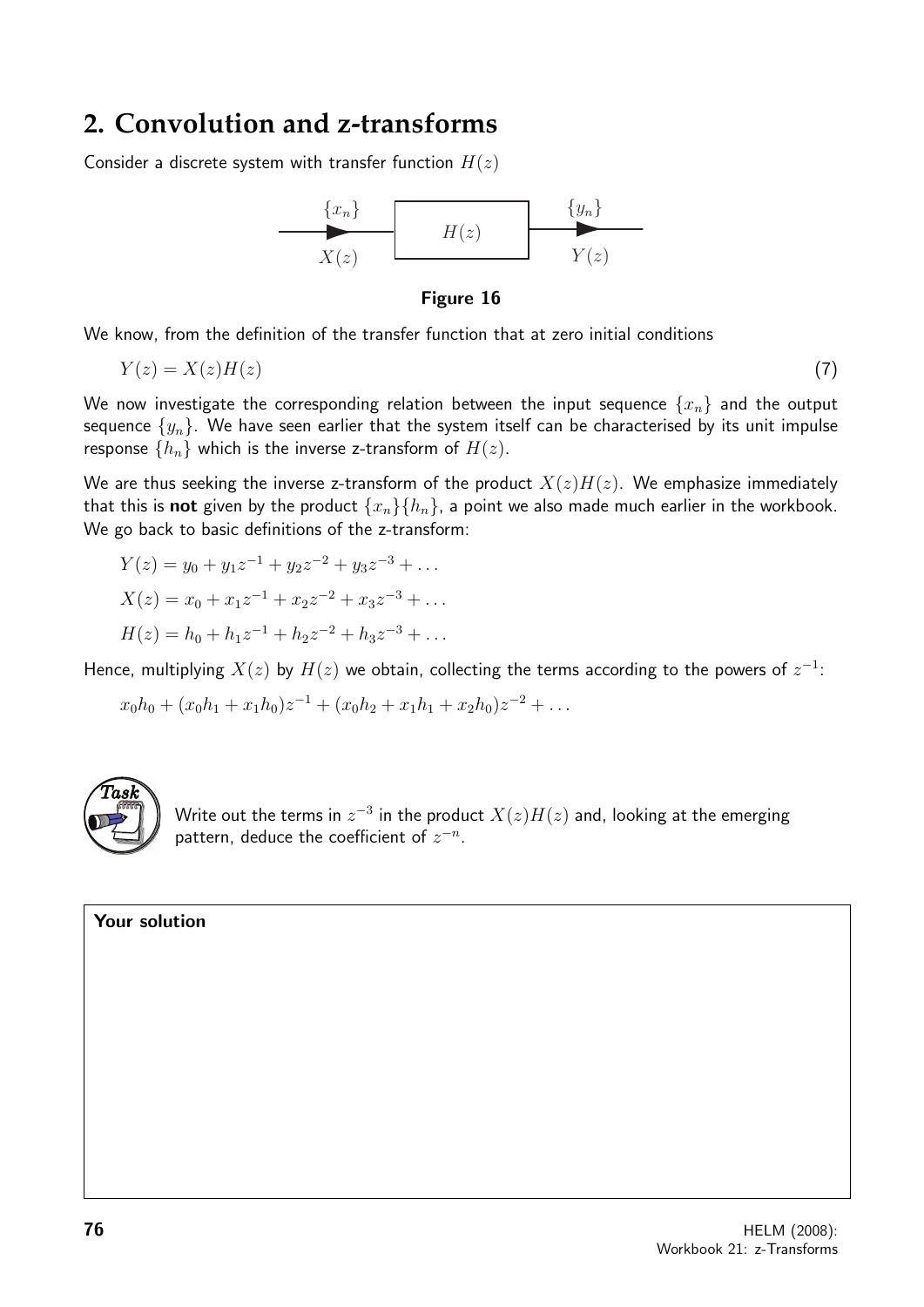

Answer  $(x_0h_3 + x_1h_2 + x_2h_1 + x_3h_0)z^{-3}$ which suggests that the coefficient of  $z^{-n}$  is  $x_0h_n + x_1h_{n-1} + x_2h_{n-2} + \ldots + x_{n-1}h_1 + x_nh_0$ 

Hence, comparing corresponding terms in  $Y(z)$  and  $X(z)H(z)$ 

$$
z^{0}: y_{0} = x_{0}h_{0}
$$
  
\n
$$
z^{-1}: y_{1} = x_{0}h_{1} + x_{1}h_{0}
$$
  
\n
$$
z^{-2}: y_{2} = x_{0}h_{2} + x_{1}h_{1} + x_{2}h_{0}
$$
  
\n
$$
z^{-3}: y_{3} = x_{0}h_{3} + x_{1}h_{2} + x_{2}h_{1} + x_{3}h_{0}
$$
  
\n
$$
\vdots \qquad \vdots
$$
  
\n(8)

$$
z^{-n}: y_n = x_0 h_n + x_1 h_{n-1} + x_2 h_{n-2} + \ldots + x_{n-1} h_1 + x_n h_0 \tag{9}
$$

$$
=\sum_{k=0}^{n}x_kh_{n-k}\tag{10a}
$$

$$
=\sum_{k=0}^{n}h_kx_{n-k}\tag{10b}
$$

(Can you see why (10b) also follows from (9)?)

The sequence  $\{y_n\}$  whose  $n$  <sup>th</sup> term is given by (9) and (10) is said to be the  ${\bf convolution}$  (or more precisely the **convolution summation**) of the sequences  $\{x_n\}$  and  $\{h_n\}$ ,

The convolution of two sequences is usually denoted by an asterisk symbol (∗).

We have shown therefore that

$$
\mathbb{Z}^{-1}\{X(z)H(z)\} = \{x_n\} * \{h_n\} = \{h_n\} * \{x_n\}
$$

where the general term of  $\{x_n\} * \{h_n\}$  is in (10a) and that of  $\{h_n\} * \{x_n\}$  is in (10b).

In words: the output sequence  $\{y_n\}$  from a linear time invariant system is given by the convolution of the input sequence with the unit impulse response sequence of the system.

This result only holds if initial conditions are zero.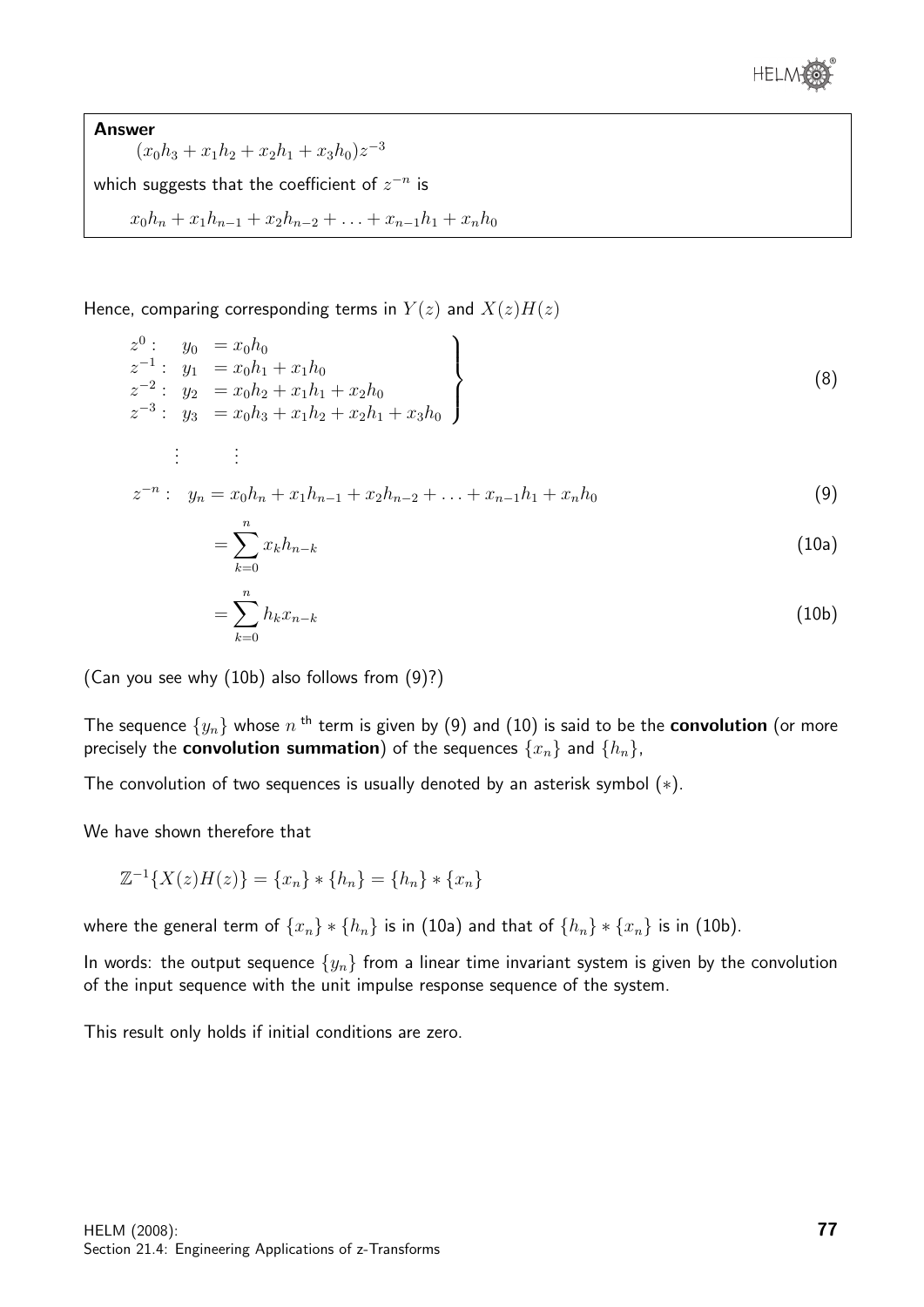

Although we have developed the convolution summation in the context of linear systems the proof given actually applies to any sequences i.e. for arbitrary causal sequences say  $\{v_n\}$   $\{w_n\}$  with ztransforms  $V(z)$  and  $W(z)$  respectively:

$$
\mathbb{Z}^{-1}{V(z)W(z)} = \{v_n\} * \{w_n\} \quad \text{or, equivalently,} \quad \mathbb{Z}(\{v_n\} * \{w_n\}) = V(z)W(z).
$$

Indeed it is simple to prove this second result from the definition of the z-transform for any causal sequences  $\{v_n\} = \{v_0, v_1, v_2, \ldots\}$  and  $\{w_n\} = \{w_0, w_1, w_2, \ldots\}$ 

Thus since the general term of  $\{v_n\}*\{w_n\}$  is  $\sum^n_i$  $_{k=0}$  $v_kw_{n-k}$ 

we have

$$
\mathbb{Z}(\{v_n\} * \{w_n\}) = \sum_{n=0}^{\infty} \left\{ \sum_{k=0}^{n} v_k w_{n-k} \right\} z^{-n}
$$

or, since  $w_{n-k} = 0$  if  $k > n$ ,

$$
\mathbb{Z}(\lbrace v_n \rbrace * \lbrace w_n \rbrace) = \sum_{n=0}^{\infty} \sum_{k=0}^{\infty} v_k w_{n-k} z^{-n}
$$

Putting  $m = n - k$  or  $n = m + k$  we obtain

$$
\mathbb{Z}(\{v_n\} * \{w_n\}) = \sum_{m=0}^{\infty} \sum_{k=0}^{\infty} v_k w_m z^{-(m+k)} \qquad \text{(Why is the lower limit } m=0 \text{ correct?)}
$$

Finally,

$$
\mathbb{Z}(\{v_n\} * \{w_n\}) = \sum_{m=0}^{\infty} w_m z^{-m} \sum_{k=0}^{\infty} v_k z^{-k} = W(z)V(z)
$$

which completes the proof.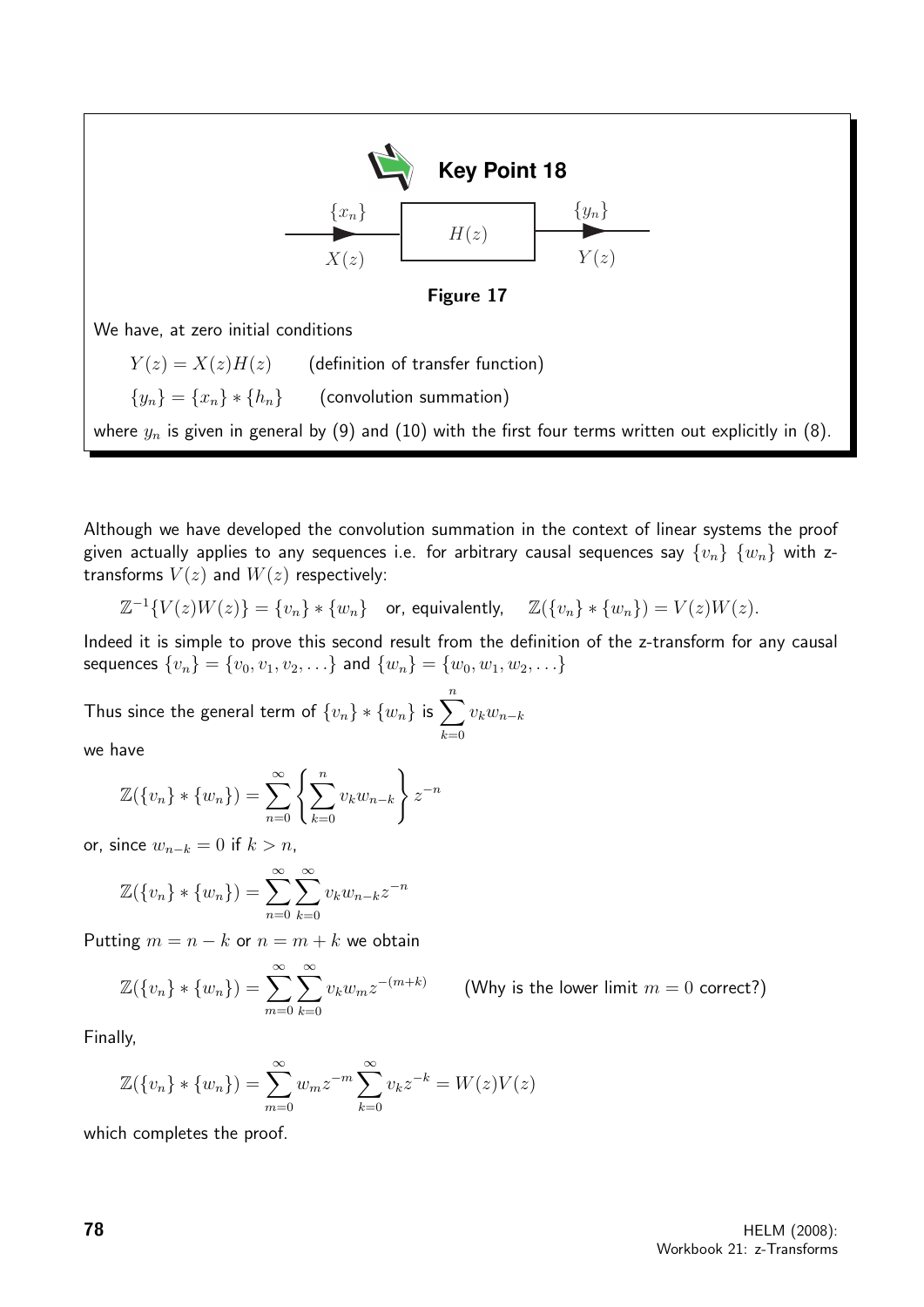



Calculate the convolution  $\{y_n\}$  of the sequences

$$
\{v_n\} = \{a^n\} \qquad \{w_n\} = \{b^n\} \qquad a \neq b
$$

(i) directly (ii) using z-transforms.

#### Solution

(i) We have from (10)

$$
y_n = \sum_{k=0}^n v_k w_{n-k} = \sum_{k=0}^n a^k b^{n-k}
$$

$$
= b^n \sum_{k=0}^n \left(\frac{a}{b}\right)^k
$$

$$
= b^n \left(1 + \left(\frac{a}{b}\right) + \left(\frac{a}{b}\right)^2 + \dots + \left(\frac{a}{b}\right)^n\right)
$$

The bracketed sum involves  $n+1$  terms of a geometric series of common ratio  $\frac{a}{b}$ b .

$$
\therefore \quad y_n = b^n \frac{\left(1 - \left(\frac{a}{b}\right)^{n+1}\right)}{1 - \frac{a}{b}}
$$

$$
= \frac{(b^{n+1} - a^{n+1})}{(b-a)}
$$

(ii) The z-transforms are

$$
V(z) = \frac{z}{z - a}
$$

$$
W(z) = \frac{z}{z - b}
$$

so

$$
\therefore \quad y_n = \mathbb{Z}^{-1}\left\{\frac{z^2}{(z-a)(z-b)}\right\}
$$

$$
= \frac{b^{n+1} - a^{n+1}}{(b-a)}
$$
 using partial fractions or residues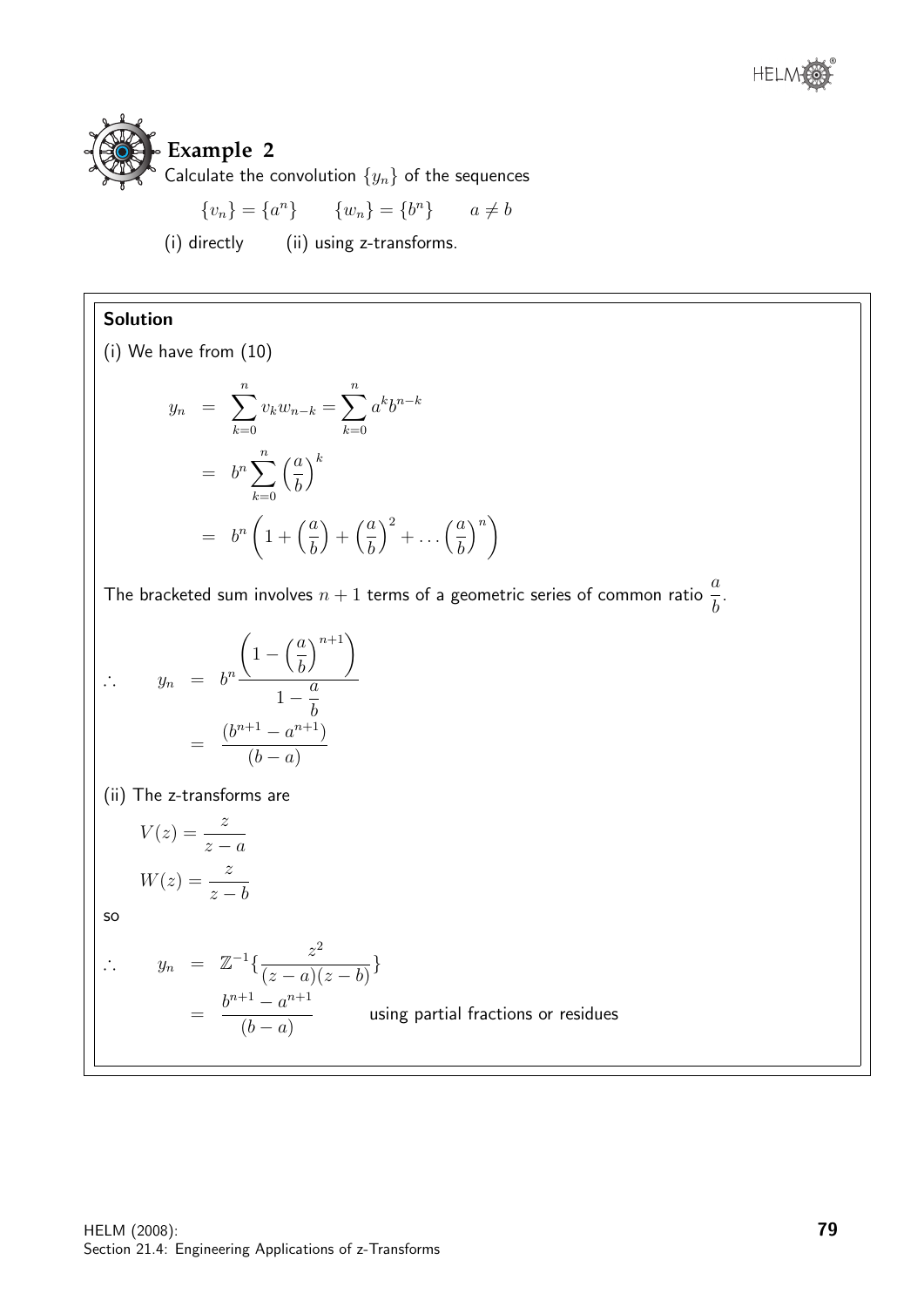

Your solution

Obtain by two methods the convolution of the causal sequence

 ${2^n} = {1, 2, 2^2, 2^3, \ldots}$ 

with itself.

#### Answer

(a) By direct use of (10) if  $\{y_n\} = \{2^n\} * \{2^n\}$ 

$$
y_n = \sum_{k=0}^{n} 2^k 2^{n-k} = 2^n \sum_{k=0}^{n} 1 = (n+1)2^n
$$

(b) Using z-transforms:

$$
\mathbb{Z}\{2^n\} = \frac{z}{z-2}
$$
  
so 
$$
\{y_n\} = \mathbb{Z}^{-1}\{\frac{z^2}{(z-2)^2}
$$

We will find this using the residue method.  $Y(z)z^{n-1}$  has a second order pole at  $z=2.$ 

$$
\therefore \quad y_n = \text{Res}\left(\frac{z^{n+1}}{(z-2)^2}, 2\right)
$$

$$
= \left[\frac{d}{dz}z^{n+1}\right]_2 = (n+1)2^n
$$

}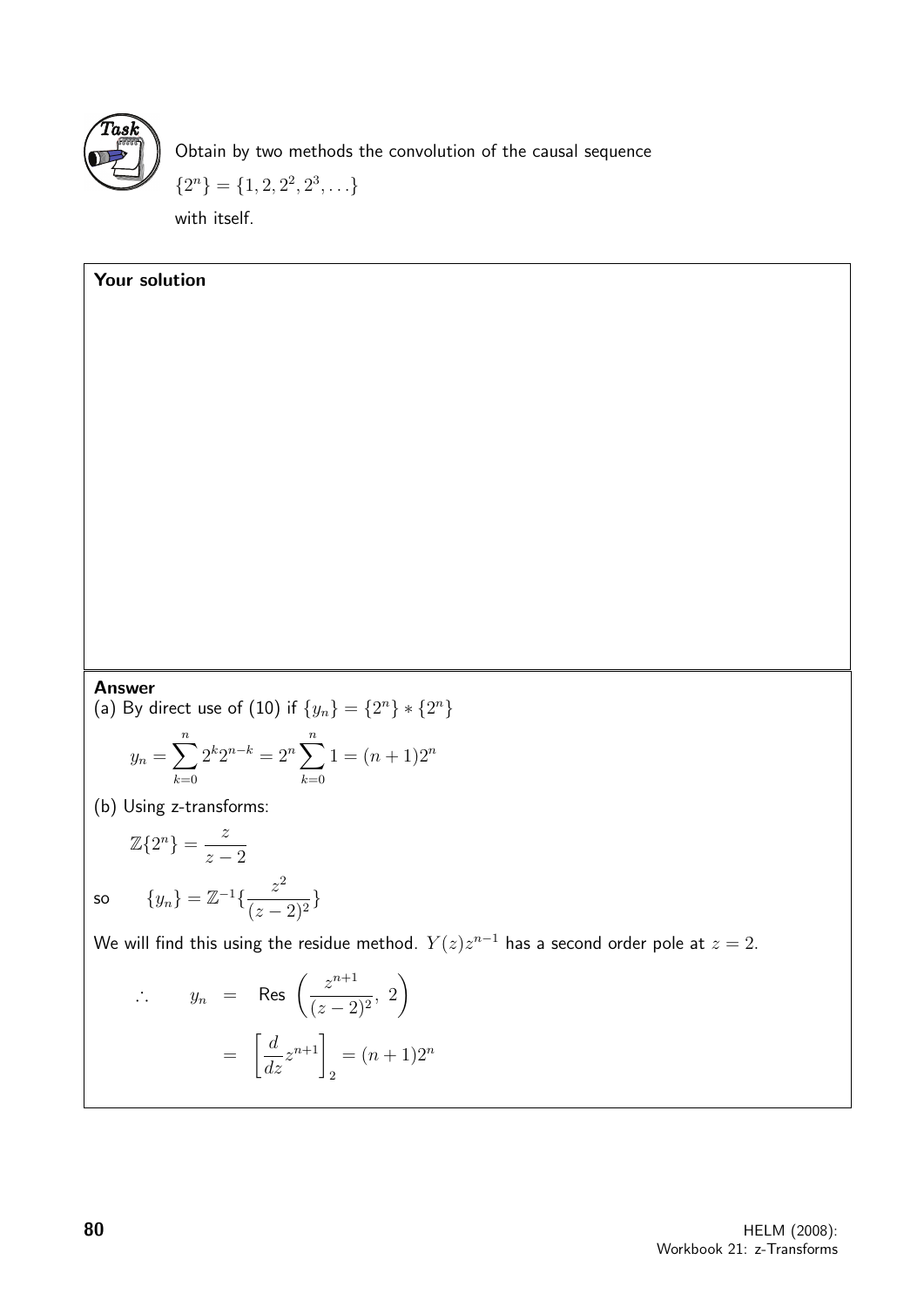

# **3. Initial and final value theorems of z-transforms**

These results are important in, for example, Digital Control Theory where we are sometimes particularly interested in the initial and ultimate behaviour of systems.

#### **Initial value theorem**

If  $f_n$  is a sequence with z-transform  $F(z)$  then the 'initial value'  $f_0$  is given by

 $f_0 = \lim\limits_{z \to \infty} F(z)$  (provided, of course, that this limit exists).

This result follows, at least informally, from the definition of the z-transform:

 $F(z) = f_0 + f_1 z^{-1} + f_2 z^{-2} + \dots$ 

from which, taking limits as  $z \to \infty$  the required result is obtained.



.

Obtain the z-transform of

 $f(n) = 1 - a^n,$   $0 < a < 1$ 

Verify the initial value theorem for the z-transform pair you obtain.

Your solution

#### Answer Using standard z-transforms we obtain

 $Z{f_n} = F(z) = \frac{z}{z-1}$  $-\frac{z}{z}$  $z - a$ = 1  $\frac{1}{1-z^{-1}} - \frac{1}{1-a}$  $1 - az^{-1}$ hence, as  $z \to \infty$ :  $F(z) \to 1 - 1 = 0$ Similarly, as  $n \to 0$  $f_n \rightarrow 1-1=0$ so the initial value theorem is verified for this case.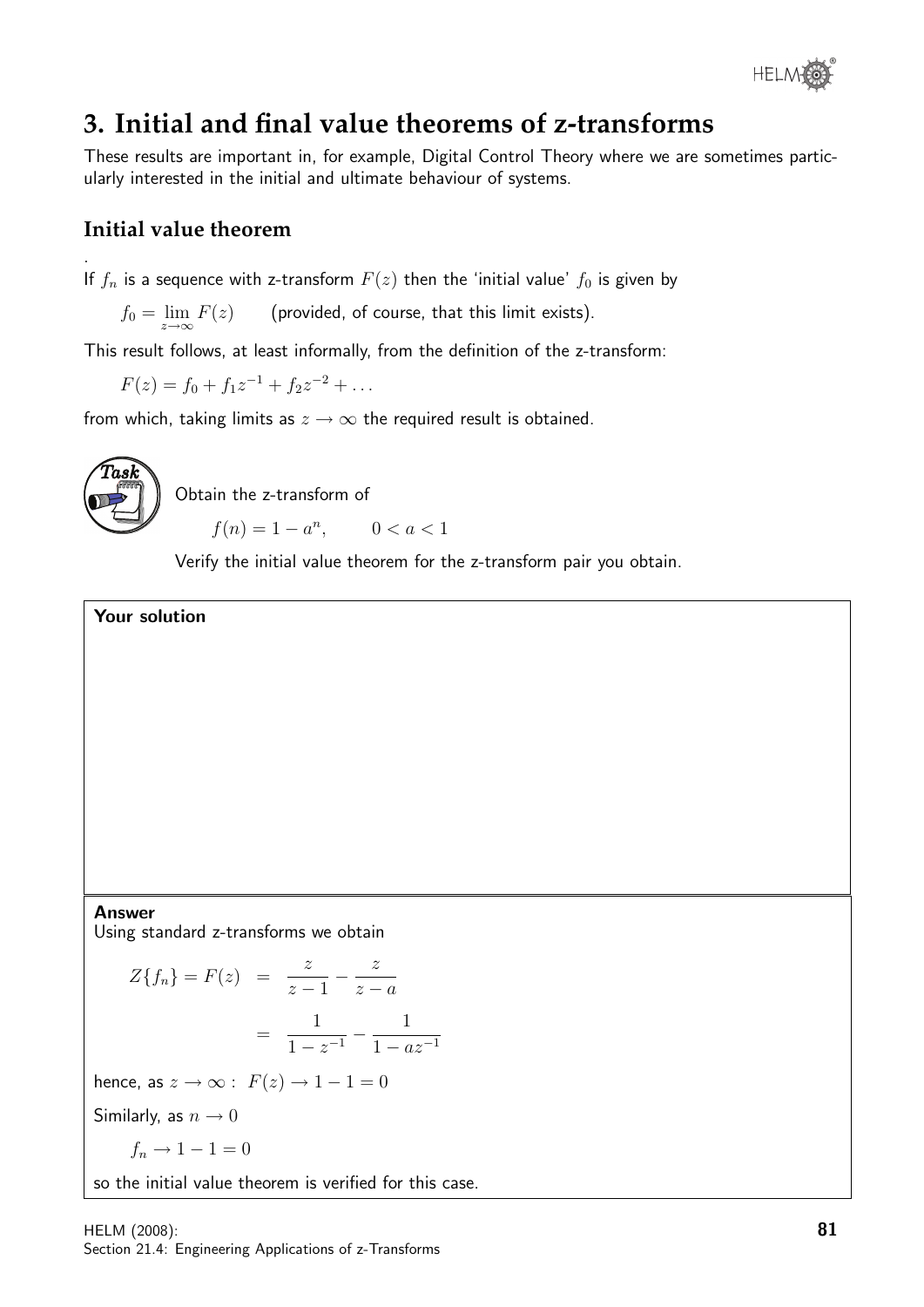#### **Final value theorem**

Suppose again that  $\{f_n\}$  is a sequence with z-transform  $F(z)$ . We further assume that all the poles of  $F(z)$  lie inside the unit circle in the  $z$ −plane (i.e. have magnitude less than 1) apart possibly from a first order pole at  $z = 1$ .

The 'final value' of  $f_n$  i.e.  $\lim_{n\to\infty}f_n$  is then given by  $\qquad \lim_{n\to\infty}f_n=\lim_{z\to 1}$ 

$$
\lim_{n \to \infty} f_n = \lim_{z \to 1} (1 - z^{-1}) F(z)
$$

Proof: Recalling the left shift property

$$
Z\{f_{n+1}\}=zF(z)-zf_0
$$

we have

$$
Z\{f_{n+1} - f_n\} = \lim_{k \to \infty} \sum_{n=0}^{k} (f_{n+1} - f_n) z^{-n} = zF(z) - zf_0 - F(z)
$$

or, alternatively, dividing through by  $z$  on both sides:

$$
(1 - z^{-1})F(z) - f_0 = \lim_{k \to \infty} \sum_{n=0}^{k} (f_{n+1} - f_n) z^{-(n+1)}
$$

Hence  $(1-z^{-1})F(z) = f_0 + (f_1 - f_0)z^{-1} + (f_2 - f_1)z^{-2} + \dots$ or as  $z \rightarrow 1$ 

$$
\lim_{z \to 1} (1 - z^{-1}) F(z) = f_0 + (f_1 - f_0) + (f_2 - f_1) + \dots
$$

$$
= \lim_{k \to \infty} f_k
$$

#### Example

Again consider the sequence  $f_n = 1 - a^n$   $0 < a < 1$  and its z-transform

$$
F(z) = \frac{z}{z-1} - \frac{z}{z-a} = \frac{1}{1-z^{-1}} - \frac{1}{1-az^{-1}}
$$

Clearly as  $n \to \infty$  then  $f_n \to 1$ . Considering the right-hand side

$$
(1-z^{-1})F(z) = 1 - \frac{(1-z^{-1})}{1-az^{-1}} \to 1-0 = 1 \quad \text{as } z \to 1.
$$

Note carefully that

$$
F(z) = \frac{z}{z-1} - \frac{z}{z-a}
$$

has a pole at  $a(0 < a < 1)$  and a simple pole at  $z = 1$ .

The final value theorem does not hold for z-transform poles outside the unit circle e.g.  $f_n = 2^n$   $F(z) = \frac{z}{z-2}$ Clearly  $f_n \to \infty$  as  $n \to \infty$ whereas

$$
(1 - z^{-1})F(z) = \left(\frac{z - 1}{z}\right)\frac{z}{(z - 2)} \longrightarrow 0 \text{ as } z \to 1
$$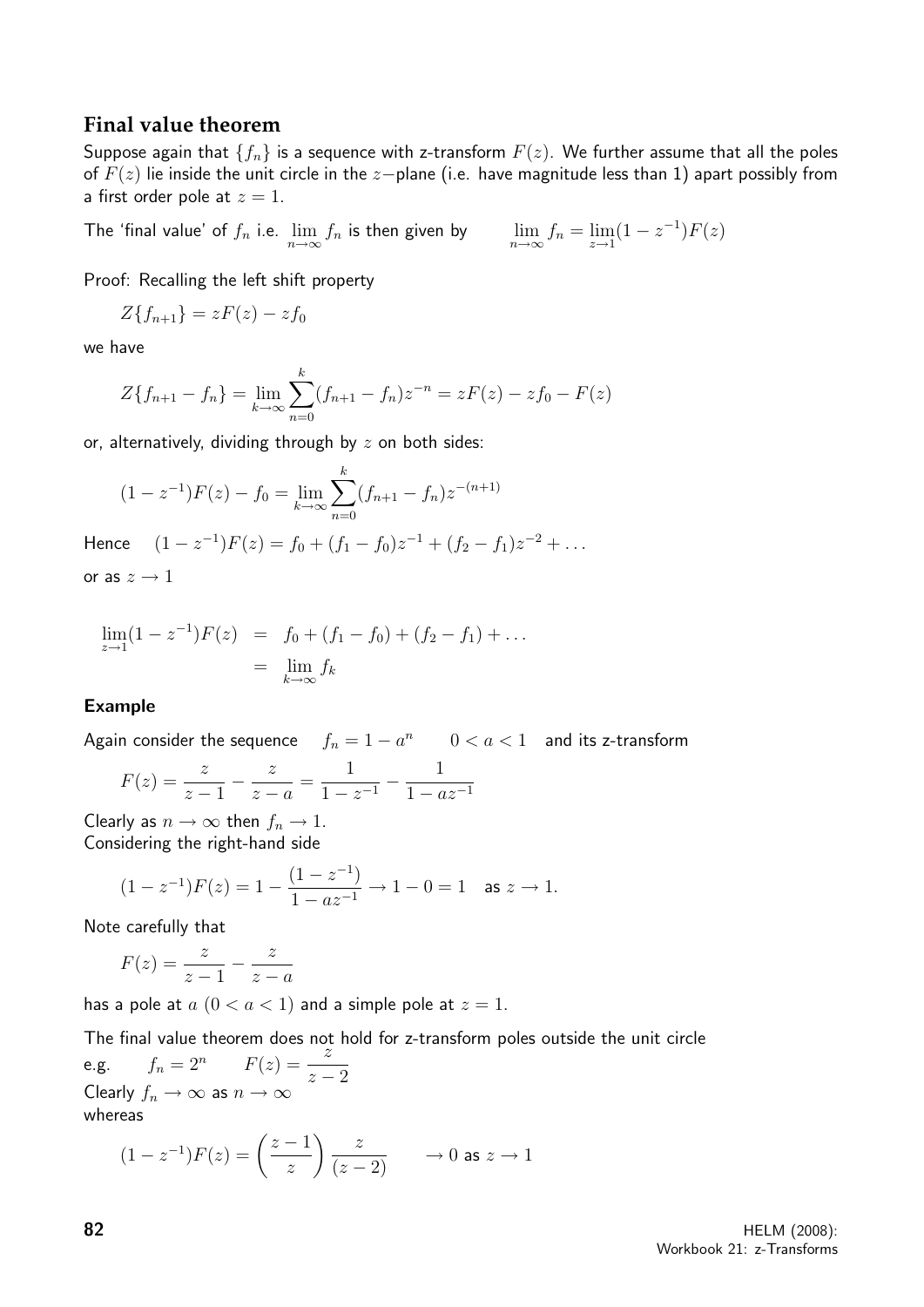#### **Exercises**

1. A low pass digital filter is characterised by

$$
y_n = 0.1x_n + 0.9y_{n-1}
$$

Two such filters are connected in series. Deduce the transfer function and governing difference equation for the overall system. Obtain the response of the series system to (i) a unit step and (ii) a unit alternating input. Discuss your results.

2. The two systems

$$
y_n = x_n - 0.7x_{n-1} + 0.4y_{n-1}
$$

$$
y_n = 0.9x_{n-1} - 0.7y_{n-1}
$$

are connected in series. Find the difference equation governing the overall system.

3. A system  $S_1$  is governed by the difference equation

$$
y_n = 6x_{n-1} + 5y_{n-1}
$$

It is desired to stabilise  $S_1$  by using a feedback configuration. The system  $S_2$  in the feedback loop is characterised by

$$
y_n = \alpha x_{n-1} + \beta y_{n-1}
$$

Show that the feedback system  $S_3$  has an overall transfer function

$$
H_3(z) = \frac{H_1(z)}{1 + H_1(z)H_2(z)}
$$

and determine values for the parameters  $\alpha$  and  $\beta$  if  $H_3(z)$  is to have a second order pole at  $z = 0.5$ . Show briefly why the feedback systems  $S_3$  stabilizes the original system.

4. Use z-transforms to find the sum of squares of all integers from 1 to  $n$ :

$$
y_n = \sum_{k=1}^n k^2
$$

[Hint:  $y_n - y_{n-1} = n^2$ ]

- 5. Evaluate each of the following convolution summations (i) directly (ii) using z-transforms:
	- (a)  $a^n * b^n$   $a \neq b$  (b)  $a^n * a^n$  (c)  $\delta_{n-3} * \delta_{n-5}$ (d)  $x_n * x_n$  where  $x_n =$  $\int 1 \quad n = 0, 1, 2, 3$  $0 \quad n = 4, 5, 6, 7 \ldots$